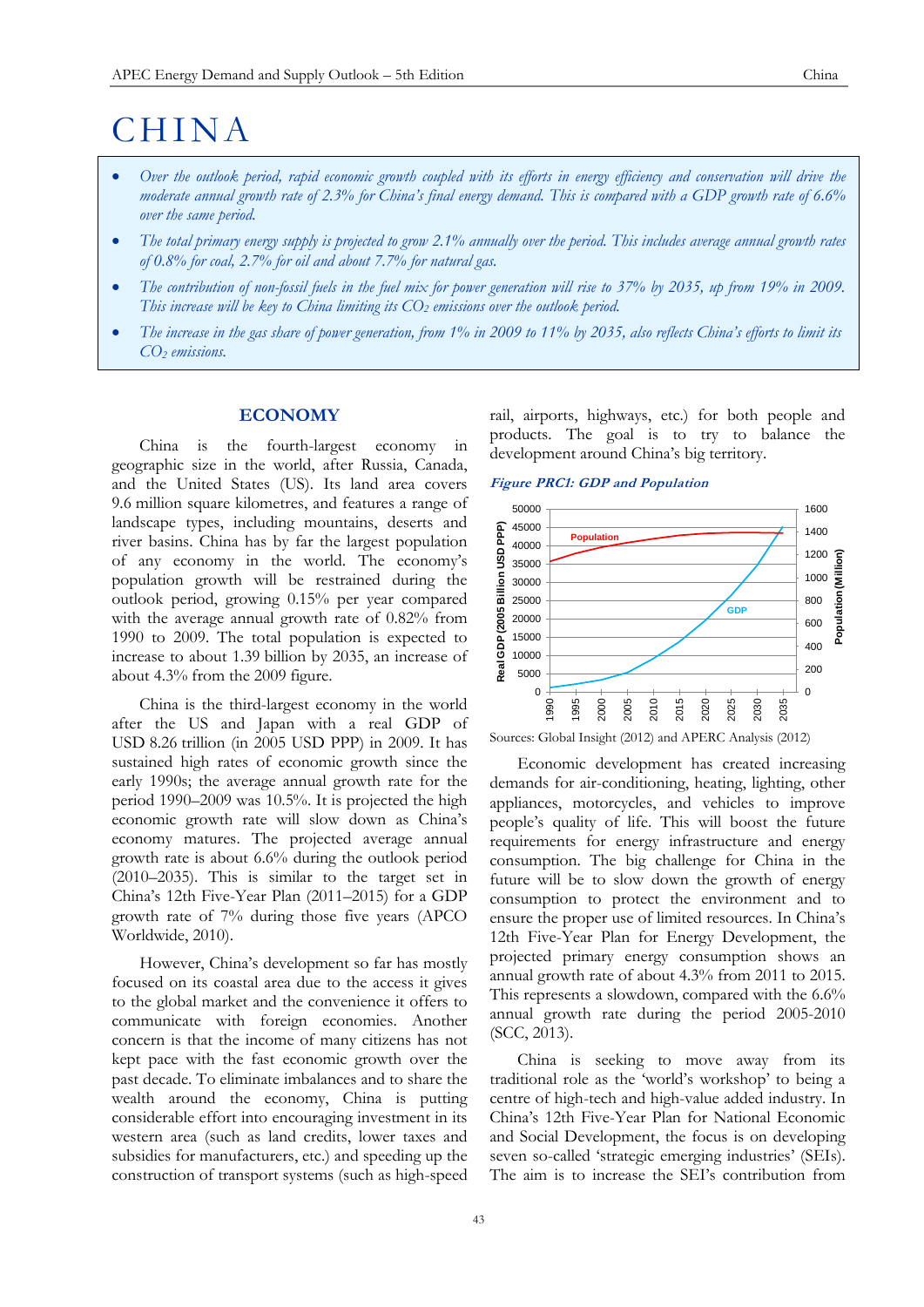approximately 5% of GDP in 2009 to 8% by 2015 and 15% by 2020 (NPC, 2011). It is hoped these industries will become the backbone of China's economy over the next decade. These seven industries are biotechnology, new energy, high-end equipment manufacturing, energy conservation and environmental protection, new-energy vehicles, new materials, and next-generation IT. Four of the industries relate to low-carbon technology for a clean environment and sustainable development. China can therefore be expected to become a leader in the lowcarbon energy field.

To reduce the dependence of its economy on exports, China is expected to strongly emphasize the importance of shifting to consumption-driven growth, with domestic consumption expected to rise from 35% of GDP in 2009 to around 50–55% of GDP by 2015. Another effort will be to enhance the contribution of service industries; they are expected to account for 47% of GDP by 2015, up 4% from the 2010 level. Other policies stressed in the 12th Five-Year Plan for National Economic and Social Development include raising the minimum wage, expanding the government-funded social welfare and health care system, and reducing the gap in the quality of life between the urban and rural areas. The urban population is expected to reach 51.5% by 2015, up 4% from 2010 (NPC, 2011).

In the past, China's energy demand was driven mainly by the rapid growth of industry. In 2009, industry as a whole accounted for 48% of final energy consumption. The main area of growth was in the rise of heavy industry and energy-intensive industry after 2001. Within this sector, energy use was dominated by iron and steel (29% of all industrial energy used in 2009), followed by non-metallic minerals including the cement industry (23%). However, with the economy's efforts to re-structure the industry sector and to introduce the SEIs in the 12th Five-Year Plan, it is expected the energy intensity and carbon emission levels for the industry sector will be significantly reduced.

The domestic transport sector accounted for around 11% of final energy consumption in 2009; this increased at 7.8% annually from 2000 to 2009. This growth in demand was driven mainly by road transport, which consumed 76% of this sector's energy use in 2009. Passenger vehicle numbers, including civil and private, grew at an average annual rate of 20% from 2000 to 2009. Private vehicle ownership is expected to continue to rise rapidly in the future (NBSC, 2012). Fast growth in the truck and domestic marine fleet is also expected.

Investment in China's transport infrastructure is about CNY 6.2 trillion (USD 976 billion) for the duration of the 12th Five-Year Plan, an increase of 32% over that in the 11th Five-Year Plan. The majority of the funds will be used in highway construction. According to 12th Five-Year Plan, the scale of the economy's highway network will continue to expand. The total road mileage is expected to reach 4.5 million kilometres, and the total mileage of high-speed divided highways is expected to reach 108 000 kilometres. This highway network will connect more than 90% of the towns and cities with populations of over 200,000 people. To slow down the growth in private vehicle use, China is also making massive investments in public transport, including high-speed rail and urban mass transit rail systems. The expansion of the domestic airport and flight fleet is another way the economy is trying to balance development between its eastern and western areas.

Most of the rural areas in China now have electricity; the 2010 electrification figure was 99.4% of households (CEPP, 2010). However, electricity blackouts are still a problem in some of the rural areas. The growth in residential energy demand is mainly due to increasing urbanization (36% in 2000, and expected to reach 71% by 2035) (UN, 2012). The increase in urbanization increases energy demand, as urban residents tend to be more dependent on electricity and commercial fuels than the rural population. The urban population is currently concentrated in the eastern areas due to more industrial development and more employment opportunities. However, it can be expected that more balanced development in the future will mean higher residential energy demand in the western and rural areas.

The 'other' sector, which is mainly residential and commercial use, accounted for 33% of the economy's final energy demand in 2009. Residential energy use dominates (73% of this sector's energy use in 2009), followed by commercial at 12% and agriculture at about 6%. However, the service industry will gradually contribute more to the overall GDP, so the commercial sector is expected to consume more energy in the future.

# **ENERGY RESOURCES AND INFRASTRUCTURE**

China has significant energy resources, particularly coal. In 2010, China was the world's largest producer and consumer of coal, as well as its fifth-largest producer and second-largest consumer of oil (EIA, 2012; BP, 2011). Estimates put China's recoverable coal reserves at around 114.5 billion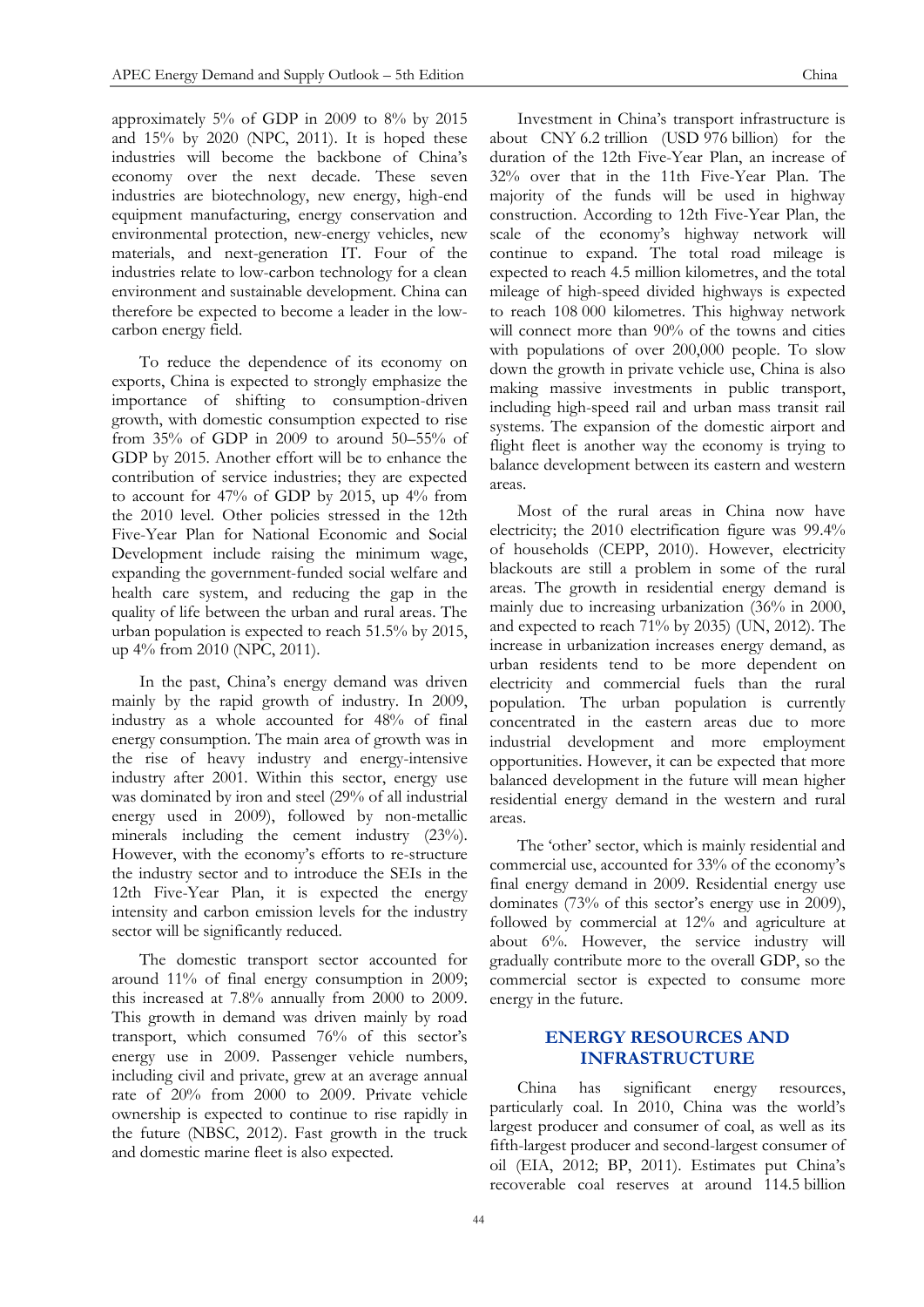oil reserves as of December 2010, enough to last 9.9 years at 2010 production levels (BP, 2011). China's largest and oldest oilfields are located in the northeast region of the economy. China also had 2.8 trillion cubic metres (tcm) of proven natural gas reserves as of December 2010, enough to last 29 years at 2010 production rates (EIA, 2012; BP, 2011).

Investment in the exploration of energy resources was more than USD 17 billion in 2011 alone, 7% higher than in 2010. The potential new areas for oil and gas fields are the western basin area (such as Tarim Basin, etc.) and the offshore area in Bohai Bay (northeast China) (MLR, 2012). China has estimated exploitable shale gas resources of 36.1 tcm, in theory enough to meet China's gas needs for the next two centuries (EIA, 2012). It has launched a five-year plan (2011–2015) for the development of shale gas, aiming for 6.5 billion cubic metres (bcm) of shale gas production by 2015, which is equivalent to 2–3% of projected Chinese gas production in 2015; and more than 60 bcm of shale gas production by 2020. But the geological conditions are complex and will pose great technical and investment challenges.

China's fast economic development saw the economy shift from being a net oil exporter to a net oil importer in 1993. As of 2009, estimates place China as the second-largest net importer of oil. For environmental reasons, China is trying to slow down the growth rate of coal production and to limit coal consumption in the future. In the 12th Five-Year Plan for Energy Development, China will increase the share of gas in the primary energy consumption from 4.6% in 2010 to 7.5% by 2015 (SCC, 2013).

In addition to fossil fuel, China is endowed with 400 gigawatts (GW) of economic hydropower potential, more than any other economy. There is also a potential wind-based generation of 1500 GW, including 500 GW offshore and 1000 GW shorebased (CEC, 2011).

However, coal and oil resources have been used more extensively than natural gas and hydro for power generation and industrial development and this will continue into the near future. Most of the economy's existing power generation is coal based, with coal accounting for 79% of electricity production in 2009. In the 12th Five-Year Plan, China will increase the non-fossil fuel share of power generation from 8% in 2009 to 11.4% by 2015 and to 15% by 2020.

Much of the growth in China's domestic energy demand for crude oil and gas is being met by imports. The expansion of domestic crude oil production and refinery capacity has not been sufficient to match the rapid increase in demand for diesel and gasoline. China's increased energy imports from the global oil market have had a significant impact internationally, tightening the overall balance between demand and supply. Chinese oil companies are also trying to boost overseas investment levels to ensure stable supplies. China is also seeking to increase its gas supply via pipelines from foreign economies, such as Turkmenistan, Kazakhstan, Uzbekistan, Myanmar and Russia. Negotiations with some of these economies are still ongoing. Three liquefied natural gas (LNG) terminals will be operating by the end of 2011 and another six new LNG terminals are in the planning/construction stages (EIA, 2012).

After the enactment of the Renewable Energy Law in 2005, the installation of renewable electricity generating capacity (excluding hydro) has doubled every year, from being almost non-existent before 2005. China's total installed wind turbine capacity (with grid connection) reached 2% (or 17.6 GW) of total electricity generating capacity, with a 1% (or 27.6 TWh) share of total electricity generation in 2009. The share of biomass was 2% (or 14.1 GW) of capacity and 2% (or 64.8 TWh) of electricity generation in 2009 (IEA, 2011). In addition, China has been speeding up its installation of solar photovoltaic power generation: in early 2009, the installed capacity was 300 MW with another 500 MW under construction.

Total solar cell production in China in 2009 was 4011 MW, which accounted for 42% of the world's solar cell shipments. However, at the end of 2009, the accumulated installed capacity in China was only about 300 MW, with another 500 MW under construction. Installed capacity is expected to grow to 21 000 MW by the end of 2015 (SCC, 2013). China launched the Golden Sun program in 2010 encompassing 275 projects with a capacity of 640 MW, which is expected to rise to 1000 MW over the following three years (NEA, 2010).

# **ENERGY POLICIES**

In a context of rising demand and constrained supply, China has made energy security the top priority in its energy policy objectives. The economy's 12th Five-Year Plan for National Economic and Social Development (2011–2015) sets out a program for the enhancement of energy security, with a strong emphasis on clean energy and energy efficiency. By 2015, China aims to have non-fossil fuels account for 11.4% [of primary energy consumption,](http://news.xinhuanet.com/english2010/china/2011-03/05/c_13761876.htm) cut energy intensity by  $16\%$ , and reduce  $CO<sub>2</sub>$  emission per unit GDP by 17% from 2010 levels. By 2020, non-fossil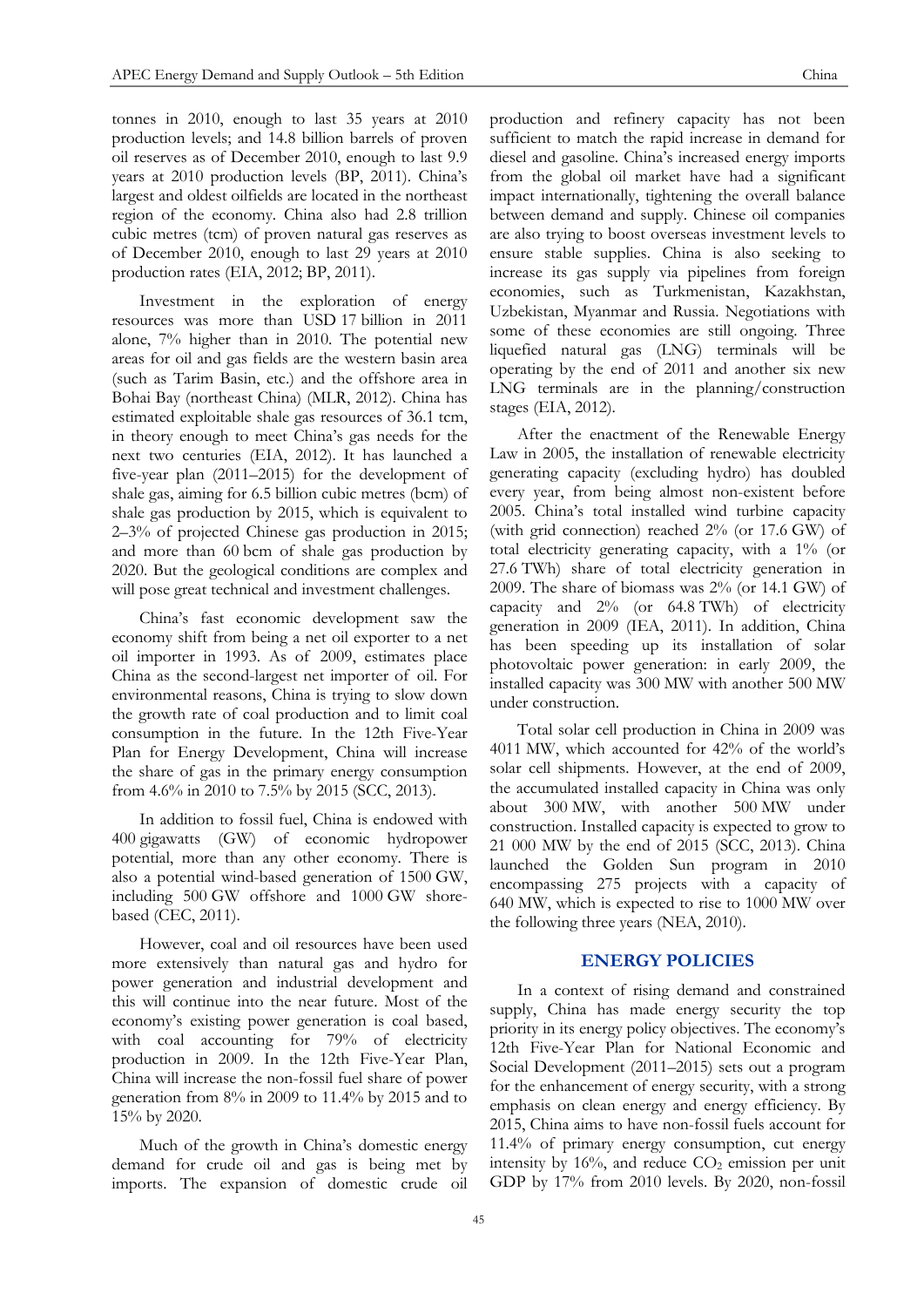energy will account for 15% of China's total primary energy consumption and  $CO<sub>2</sub>$  emission per unit GDP will be 40-45% lower than in 2005 (SCIO, 2012). A number of measures have been implemented to this end. These measures include the promotion of nonfossil fuel as an energy source as well as lower carbon energy sources (especially gas); the modernization of energy industries, with the closure of inefficient small coalmines, power plants, refineries, and iron-and-steel production plants; and the introduction of efficient technologies throughout the energy supply chain, i.e. from production and transport through consumption.

In the 12th Five-Year Plan for Coal Industry, coal production is capped at 3.9 billion tonnes by 2015. China also introduced regulatory controls to limit environmental degradation, tax evasion, and mine accidents. It aims to reduce the number of coal enterprises from about 11 000 to 4000. Although state-owned coal mines dominate in China's coal industry, non-state-owned coal mines still play an important role. For the state-owned coal mines, ownership is divided between various central, provincial, and local government agencies. About 10 big coal companies are expected to account for nearly 60% of all China's coal production by 2015. Even though coal's share will decrease from 70% in 2010 to 65% in 2015, it will continue to be China's largest energy source and a major contributor to its environmental problems (NDRC, 2012c).

China's three major state-owned oil companies dominate the economy's oil industry, and have been aggressively expanding. China has two vertically integrated firms: the China National Petroleum Corporation (CNPC) and the China Petroleum and Chemical Corporation (Sinopec). The third player is the China National Offshore Oil Corporation (CNOOC). CNPC is the leading upstream player in China and, along with its publicly-listed arm PetroChina, accounts for roughly 60% and 80% of China's total oil and gas output, respectively. Sinopec, on the other hand, has traditionally focused on downstream activities, such as refining and distribution. These sectors have made up nearly 80% of the company's revenues since 2008 and Sinopec is gradually seeking to acquire more upstream assets.

China has been seeking to increase the security of its oil supply by encouraging Chinese companies to become involved in upstream investment activities abroad in cooperation with international or local companies, and by speeding up the build-out of its strategic petroleum reserve (SPR) (Zhang and Wu, 2010). China has traditionally protected its own oil and gas companies by not allowing foreign oil companies to operate in China. However,

international oil companies (IOCs) have been granted greater access to offshore oil prospects, mainly through production sharing agreements, and they have made some progress in the Bohai Bay area (CNPC, 2012).

China's oil product prices are regulated by the government. However, it tries to align with the international crude oil market. In December 2008, China launched a fuel tax and reforms of its product pricing mechanism. This was done to tie retail oil product prices more closely to international crude oil markets, to attract downstream investment, to ensure profit margins for refiners, and to reduce energy misallocation caused by distortions in the market pricing.

Similarly, China's natural gas prices are regulated and generally well below international market rates. China has favoured manufacturing and fertilizer gas users by the relatively lower price these sub-sectors pay. To bolster investment in the natural gas sector, particularly by foreign participants, and to make domestic gas competitive with other fuels, the National Development and Reform Commission (NDRC) proposed linking gas prices indirectly to international crude oil prices, effectively raising prices. Industry analysts claim these price modifications are necessary to develop the gas market further. In mid-2010, the NDRC raised the onshore wellhead prices by 25%, and some Chinese cities have raised end-user prices in the industrial and power sectors (EIA, 2012).

Another way China seeks to secure its energy supply is by speeding up its efforts in shale gas exploration. China will seek international cooperation in this area. It will: encourage investment in US companies to learn the technology for exploring for shale gas; provide financial policies and subsidies for shale gas exploration, including price subsidies, preferential tax treatment and land subsidies; and encourage joint-ventures between local and foreign companies to explore for shale gas (NDRC, 2012b).

The 12th Five-Year Plan for Energy Development also specifies targets for the future development of nuclear and hydropower. The power generation capacity of hydropower plants will increase 47% by 2015, based on 2009 capacity. The number of nuclear energy power plants will increase from 11 in 2009 to 25 by 2015 (SCC, 2013).

Following the 2011 Fukushima Nuclear Accident in Japan, China immediately suspended approval of all new nuclear power projects and undertook a comprehensive safety review of existing and underconstruction nuclear facilities—these include nuclear power plants, research reactors and fuel-cycle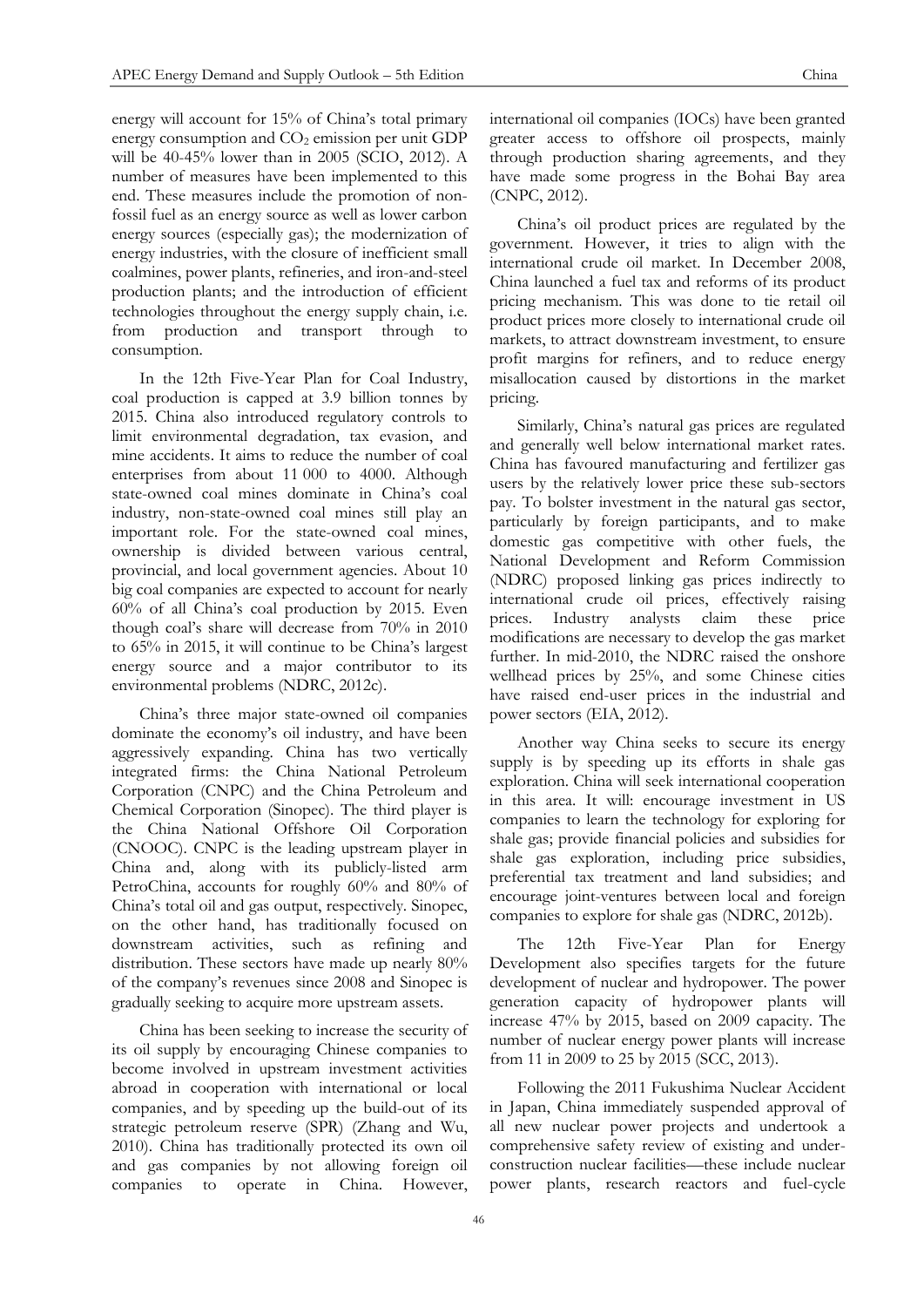facilities. The safety inspection took over 9 months and concluded that the operating reactors conform to both China's nuclear safety laws and regulations and International Atomic Energy Agency (IAEA) standards. At the same time, several areas for improvement were identified. The Nuclear Power Safety Plan (2011–20) and the Nuclear Power Midand Long-Term Plan (2011–20) were developed to address these issues. With the approval of these plans in October 2012 by the State Council, China officially lifted the suspension on new nuclear power plant approvals and at the same time introduced more stringent safety standards and regulations (NDRC, 2012). For example, until 2015, China will reconsider the relocation of nuclear power plant projects proposed for inland provinces to coastal provinces and will re-evaluate the proposed sites in areas that have experienced or are prone to earthquakes (Zeng Ming, et al., 2012). The legal system related to nuclear power will be improved to optimize the nuclear safety management, supervision and inspection systems. An emergency mechanism for nuclear accidents has also been established to enhance the economy's emergency response capability (SCIO, 2012).

China's electricity generation sector is dominated by five major state-owned holding companies. They generate about half of China's electricity. Much of the remainder is generated by independent power producers (IPPs), often in partnership with the privately-listed arms of the state-owned companies. Deregulation and other reforms have opened the electricity sector to foreign investment, although this has so far been limited.

In 2002, the State Electricity Regulatory Commission (SERC) was established, which is responsible for the overall regulation of the electricity sector and for improving investment and competition to alleviate power shortages. However, the wholesale and retail electricity prices are determined and capped by the NDRC. The NDRC used to be responsible for determining the annual plan price at which coal companies are obligated to sell large quantities of coal to power producers, but this annual plan price was abolished according to a recent policy issued by the State Council in 2012 (SCC, 2012a). Typically, generators negotiate directly with coal companies for long-term contracts. The NDRC has made small changes to its pricing system and, in 2009, it allowed electricity producers and wholesale end-users such as industrial consumers to negotiate with each other directly. The latest power tariff changes were from June 2010 when the government raised rates for energy-intensive industries by 50–100% to achieve energy efficiency goals for the year (EIA, 2012).

To strengthen coordination and decision-making in the energy sector, China established a high-level body—the National Energy Committee—to be in charge of coordinating China's energy strategy and deliberations on major issues in energy security. In March 2008, the National Energy Administration (NEA) was formed, under the NDRC. The NEA is responsible for developing and implementing energy industry planning, industrial policies and standards, and for administering the energy sector. This responsibility covers coal, oil, natural gas, and electric power including nuclear energy, and new and renewable sources of energy (NRDC, 2012a). In 2009, the National Energy Conservation Centre was formed within the NDRC to provide technical support for the government's energy efficiency and conservation management initiatives.

An amended version of the Renewable Energy Law was endorsed by the Standing Committee of the National People's Congress in December 2009 and came into effect on 1 April 2010. It more clearly defines the responsibilities of power grid and power generation enterprises, and it emphasizes the firm contracts for the purchase of power from renewable energy sources and the establishment of a development fund for renewable energy.

The government has established energy-efficient design standards for both residential buildings and public buildings, and a code for acceptance inspections of energy-efficient building construction. Since 2007, China has issued 46 economy-wide minimum energy performance standards (MEPS). The standards cover home appliances, industrial equipment, and business equipment. By the end of October 2011, China had an energy-efficiency labelling program covering 25 product classes. There is also a voluntary energy-efficiency endorsement label in China, to encourage more enterprises to reach a higher level in energy-efficiency. The government has also promoted high-efficiency illumination products and air conditioners, energyefficient motors and other energy-efficient products through government subsidies (APERC, 2012).

The government has established its own preferential procurement system for energy-efficient products, released a government procurement list of energy-efficient products, and ordered the mandatory procurement of nine kinds of energy-efficient products, including air conditioners, computers and illumination products. By the end of 2010, the market share of high-efficiency illumination products had reached 67%, and that of high-efficiency air conditioners, 70% (APERC, 2012).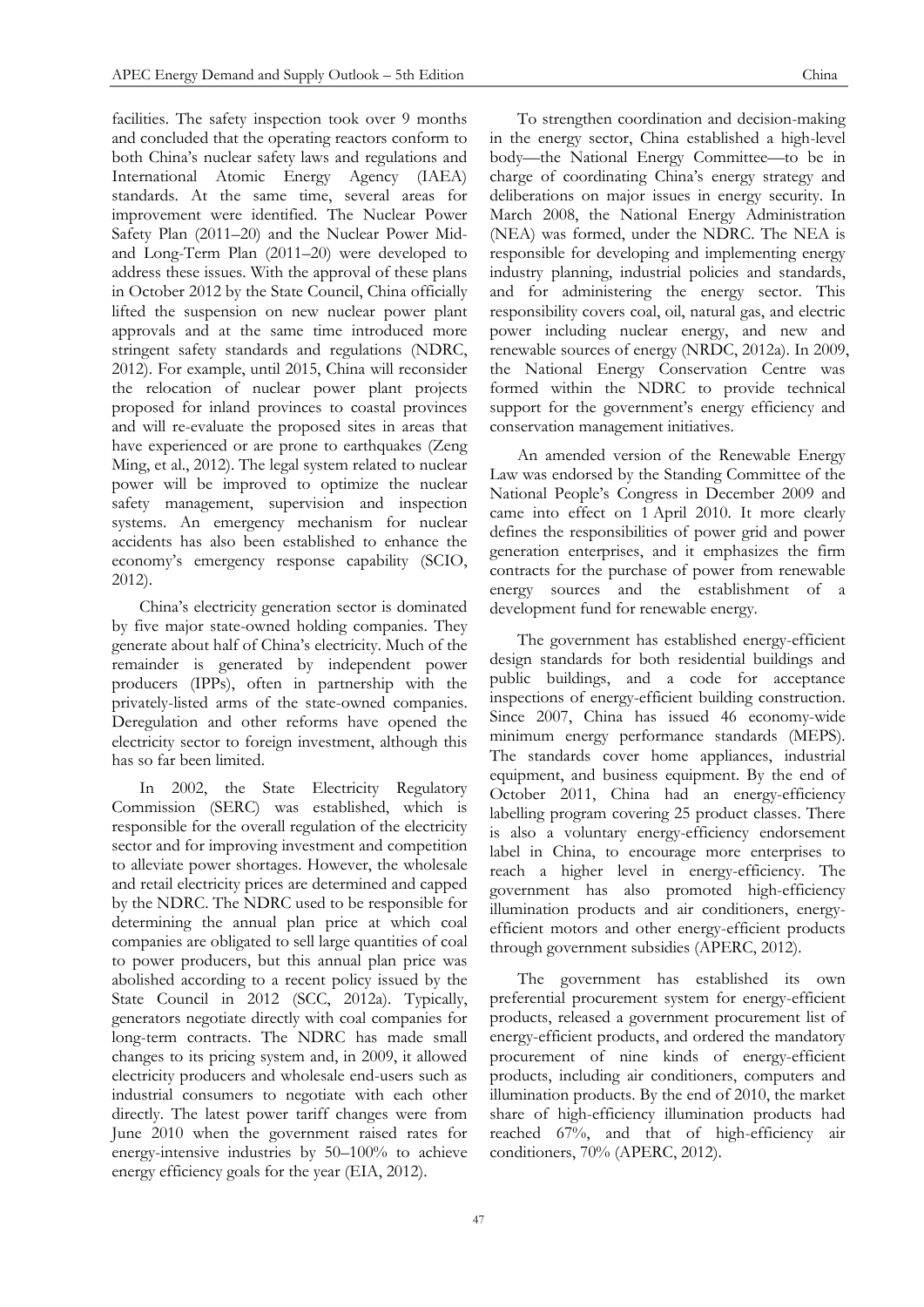To promote energy conservation activities in the industry sector, the China Government encourages energy service companies (ESCOs) through financial and tax incentives. ESCOs provide a total energyefficiency solution (finance, technology, operation, maintenance, etc.) for industrial energy users. They generally operate under energy performance contracts which compensate them with a share of the savings they produce for their customers. From 2005–2010,

the number of energy service companies increased from 80 to over 800, the number of employees in this sector increased from 16 000 to 180 000, and energy service industry revenues grew from CNY 4.7 billion to CNY 84 billion (USD 740 million to USD 13.2 billion) (APERC, 2012).

In the transport sector, China published its Development Plan for Energy Saving and New Energy Automobile Industry (2012–2020) to introduce more environment-friendly vehicles into the domestic market. The plan will focus on electrically-driven vehicles (EVs and FCVs) and plugin hybrid vehicles (PHVs) to enhance the competitiveness of the economy's automobile industry, to increase energy efficiency and to reduce carbon emissions. The production and sales of EVs, FCVs and PHVs are expected to total 500 000 units by 2015, and more than 5 million units—with a 2 million unit production capacity—by 2020. Subsidies and tax exemptions are provided for EVs, FCVs and PHVs (SCC, 2012b). China is considering the introduction of a carbon tax in the future, which could provide another incentive. More than 2000 charging stations with 400 000 quick chargers for EVs will be provided by 2015. The economy is harmonizing charging methods to promote electrically-driven vehicles. EVs, FCVs and PHVs will be introduced gradually into the domestic market for both energy conservation and environmental protection (IEEJ, 2012).

China began regulating passenger vehicle fuel consumption in 2004 with the issuance of the National Standard GB 19578-2004 Limits of Fuel Consumption for Passenger Cars (UN, 2011). The standards are based on 16 weight classes and put a limit on fuel consumption by weight. To strengthen vehicle efficiency efforts, a fuel consumption testing and management mechanism was introduced in March 2011. Under this mechanism, China published a list of vehicle models that satisfied the fuel consumption standards in 2011 (CAA, 2011).

# **BUSINESS-AS-USUAL OUTLOOK**

# **FINAL ENERGY DEMAND**

Over the outlook period (2010–2035), China's final energy demand is projected to grow 2.3% per year, which is a little slower than the average annual growth rate of 4.1% between 1990 and 2009.

The 'other' sector will be the biggest energy user by 2035, with a 43% share of final energy demand, followed by the industry sector (33%) and domestic transport (16%). However, the domestic transport sector has the highest average annual growth rate at 3.7%, followed by the 'other' sector at 3.5% and the industry sector at 0.9%.

# **Figure PRC2: BAU Final Energy Demand**



Source: APERC Analysis (2012) Historical Data: *World Energy Statistics 2011* © OECD/IEA 2011

Final energy intensity is expected to decline by about 71% between 2005 and 2035.

#### **Figure** *PRC3:* **BAU Final Energy Intensity**



Source: APERC Analysis (2012)

#### Industry

China's industry sector energy demand is projected to grow at an average annual rate of 0.9% during the outlook period. This is significantly slower than its average annual growth rate of 5.6% between 1990 and 2009.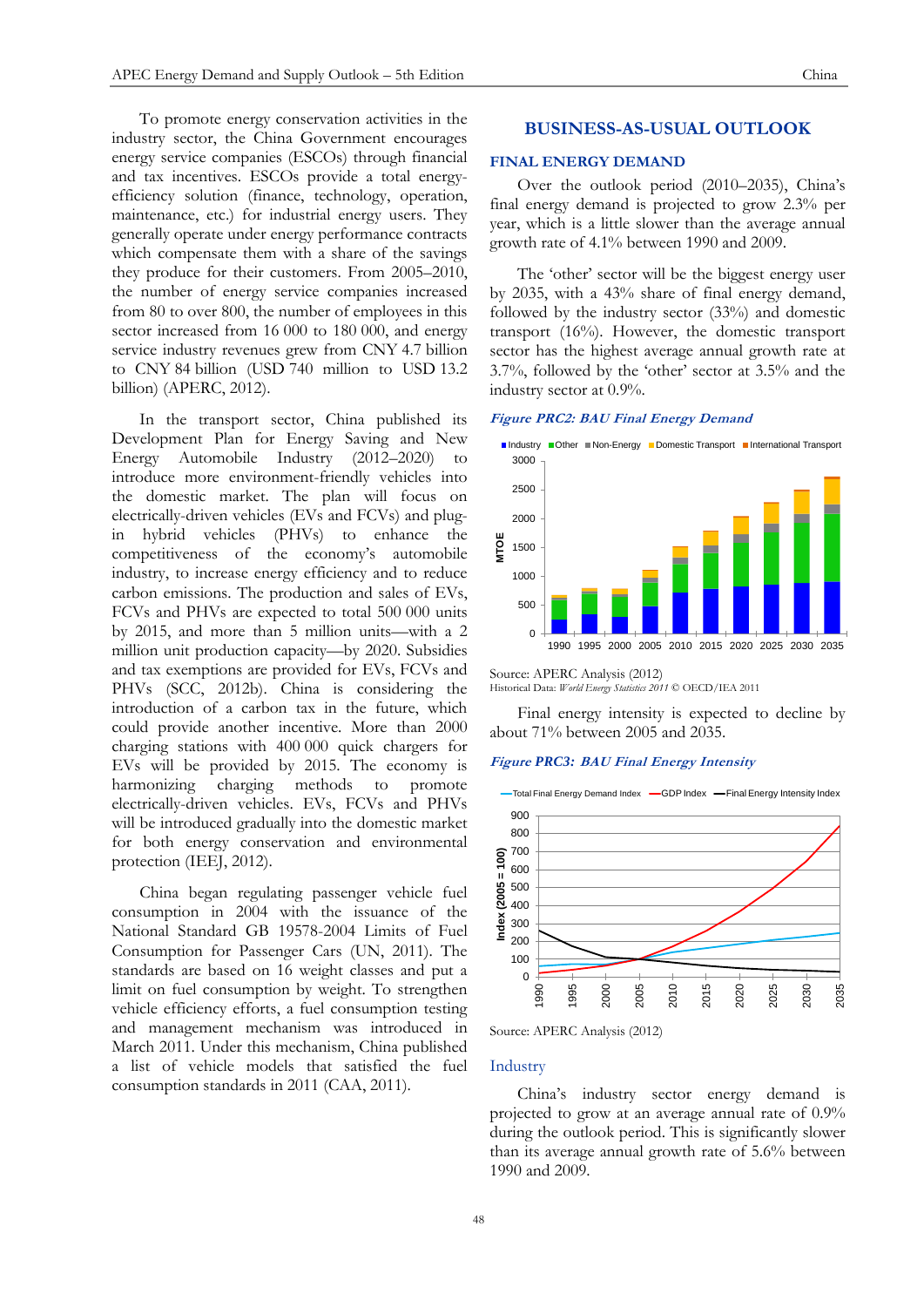During the outlook period, coal will still be the major source of energy in China's industry sector, although the share of other energy sources such as electricity and gas will increase. Coal's share of total industry energy demand is expected to decline to 46% by 2035, down from 59% in 2009. It is expected electricity will follow coal as the industry sector's most important energy source by 2035, accounting for 34% of China's industry energy demand. Industrial demand for gas is projected to grow very fast, at an average annual rate of 4.9% over the outlook period, but it will still account for only 6% of industry energy demand in 2035.

Within the industry sector, energy use is dominated by the iron and steel industry (25% of all industrial energy used by 2035), followed by the nonmetallic minerals industry including cement (17%) and the chemical and petrochemical industry (16%). The projections also show the machinery industry will have the highest growth rate, followed by the pulp, paper and printing industry. Growth in industrial demand is limited by the overall shift from energy-intensive industries to high-value-added industries and by a bigger contribution from the service industry.

#### Transport

Chinese domestic transport energy demand is expected to grow 3.7% annually over the outlook period. Domestic aviation is projected to grow the fastest with an annual growth rate of 5.8% during the outlook period, followed by domestic shipping at 4.3%, and road transport at 3.6%. Road transport will still use 75% of the transport energy in 2035, due to an increase in the number of private vehicles and the need to transport domestic goods by heavy road vehicles. Light vehicles and heavy vehicles will each use about half of the energy consumed in road transport. Projections to 2035 show the number of light vehicles will grow to about four times the number of light vehicles in 2009, at an average annual growth rate of 5.6%. Vehicle ownership in the economy will begin to approach saturation level around 2020, so the growth in ownership will slow after 2020.

China will continue its efforts to reduce energy consumption in the domestic transport sector, such as promoting clean-energy vehicles, fuel efficiency standards and fuel-efficiency labeling, mass transport systems in urban areas, and high-speed railways for inter-city transportation.

## **Other**

Energy demand in the 'other' sector, which includes residential, commercial, and agricultural demand, is primarily driven by income growth, the improvement in living standards and the expansion of the service industry. China's 'other' sector energy demand is expected to grow at an average annual rate of 3.5% over the outlook period (2010–2035). Electricity is expected to continue to dominate the energy mix, accounting for 37% of 'other' sector energy consumption by 2035, followed by new renewable energy (NRE) at 19% and natural gas at 18%. Energy-efficiency improvements in the building sector (including appliances) are a major force slowing down energy demand growth in the 'other' sector.

## **PRIMARY ENERGY SUPPLY**

China's total primary energy supply is projected to grow at an average annual rate of 2.1% over the outlook period. This is slower than the average annual growth rate of 5.2% from 1990–2009. This is mainly due to a projected slowdown in the GDP growth rate and efforts to improve energy efficiency.

#### **Figure** *PRC4:* **BAU Primary Energy Supply**



Source: APERC Analysis (2012) Historical Data: *World Energy Statistics 2011* © OECD/IEA 2011

Among the fossil fuels, natural gas will grow the fastest  $(8\%$  per year), followed by oil  $(2.7\%)$  and coal (0.9%). Hydro and nuclear energy are expected to play a key role in reducing China's  $CO<sub>2</sub>$  emissions. Projected annual growth rates are 2.3% for hydro and 10% for nuclear over the outlook period, while new renewable energy has a projected annual growth rate of about 1.4%.

If the exploration for shale gas is successful and major progress is made in the future, the share of gas in the primary energy mix will grow faster than the BAU case projection.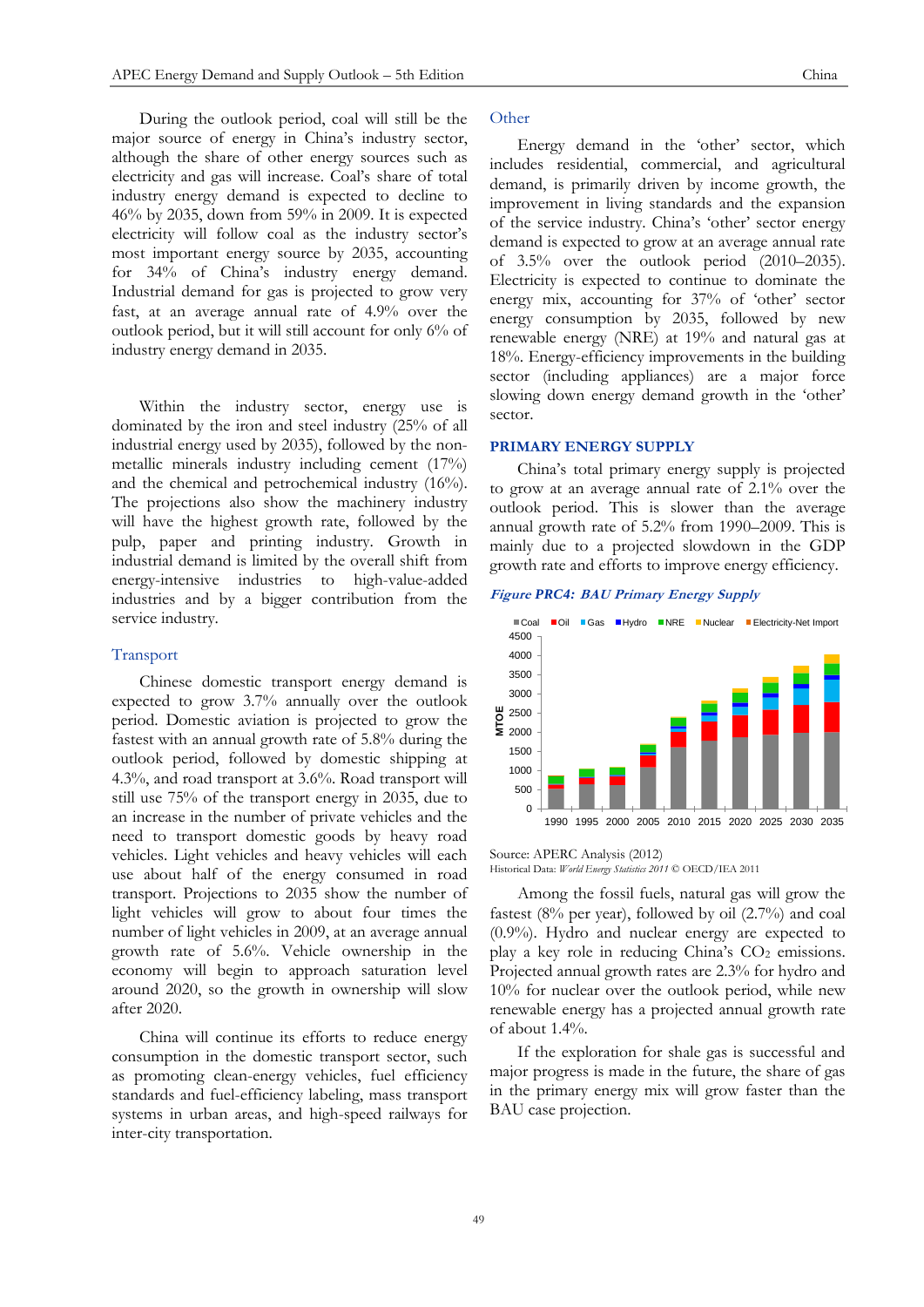

Source: APERC Analysis (2012) Historical Data: *World Energy Statistics 2011* © OECD/IEA 2011

# **ELECTRICITY**

Electricity generation in China will increase by 3.3% per year over the outlook period. Non-fossil energy (such as NRE, nuclear, and hydro) will gradually increase its share in the fuel mix for power generation from 21% in 2009 to 33% by 2035.

## **Figure** *PRC***6: BAU Electricity Generation Mix**



Source: APERC Analysis (2012) Historical Data: *World Energy Statistics 2011* © OECD/IEA 2011

Throughout the outlook period, coal will maintain its dominant share in the electricity generation mix. It is projected to provide around 54% of generation by 2035, down from 77% in 2010. Generation based on natural gas will provide about 13% of the total generation mix by 2035. In coastal areas, gas-fired generation will replace coal-fired generation, as a result of reforms aimed at reducing carbon emissions and air pollution.

## **CO<sup>2</sup> EMISSIONS**

Over the outlook period, China's total  $CO<sub>2</sub>$ emissions are projected to increase from 6870 million tonnes of  $CO<sub>2</sub>$  in 2009 to 11 288 million tonnes by 2035. Of the 2035 emissions, 39% will come from the electricity generation sector (about 4145 million tonnes) and 18% from industry (1994 million tonnes).

#### **Figure** *PRC***7: BAU CO<sup>2</sup> Emissions by Sector**



Source: APERC Analysis (2012)

The decomposition analysis in Table PRC1 shows that the growth in China's GDP is largely decoupled from energy consumption and  $CO<sub>2</sub>$ emissions. Growth in GDP is largely offset by the declining energy intensity of GDP (due mainly to increasing energy efficiency and a shift away from energy-intensive industry) and the declining carbon intensity (due mainly to a declining share of coal in the energy mix).

# **Table** *PRC***1: Analysis of Reasons for Change in BAU CO2 Emissions from Fuel Combustion**

|                                               | (Average Annual Percent Change) |          |          |          |          |
|-----------------------------------------------|---------------------------------|----------|----------|----------|----------|
|                                               | $1990 -$                        | $2005 -$ | $2005 -$ | $2005 -$ | $2010 -$ |
|                                               | 2005                            | 2010     | 2030     | 2035     | 2035     |
| Change in CO <sub>2</sub> Intensity of Energy | 1.1%                            | 2.0%     | $-0.3%$  | $-0.3%$  | $-0.8%$  |
| Change in Energy Intensity of GDP             | $-5.1%$                         | $-4.8%$  | $-4.5%$  | $-4.5%$  | $-4.4%$  |
| Change in GDP                                 | 10.2%                           | 11.2%    | 7.7%     | 7.4%     | 6.6%     |
| <b>Total Change</b>                           | 5.7%                            | 8.0%     | 2.5%     | 2.2%     | 1.1%     |

Source: APERC Analysis (2012)

#### **CHALLENGES AND IMPLICATIONS OF BAU**

China has significant energy resources, particularly coal, oil and hydro. The shale gas potential may play an important role in the future. However, the development of these energy sources is unlikely to meet the economy's growing demand for energy. In particular, net import dependency on oil is projected to increase from 57% in 2009 to 78% by 2035. The economy's growing import dependency, combined with depleting domestic resources, raise concerns about China's energy supply security. Even without significant supply shocks, such a high dependency on imported oil may impede China's economic growth due to the instability of energy prices.

China's new 12th Five-Year Plan and policy initiatives to promote energy efficiency are expected reduce the economy's energy intensity significantly. However, China's continued economic growth, projected increases in living standards, and high reliance on coal, mean its greenhouse gas emissions are still expected to climb significantly.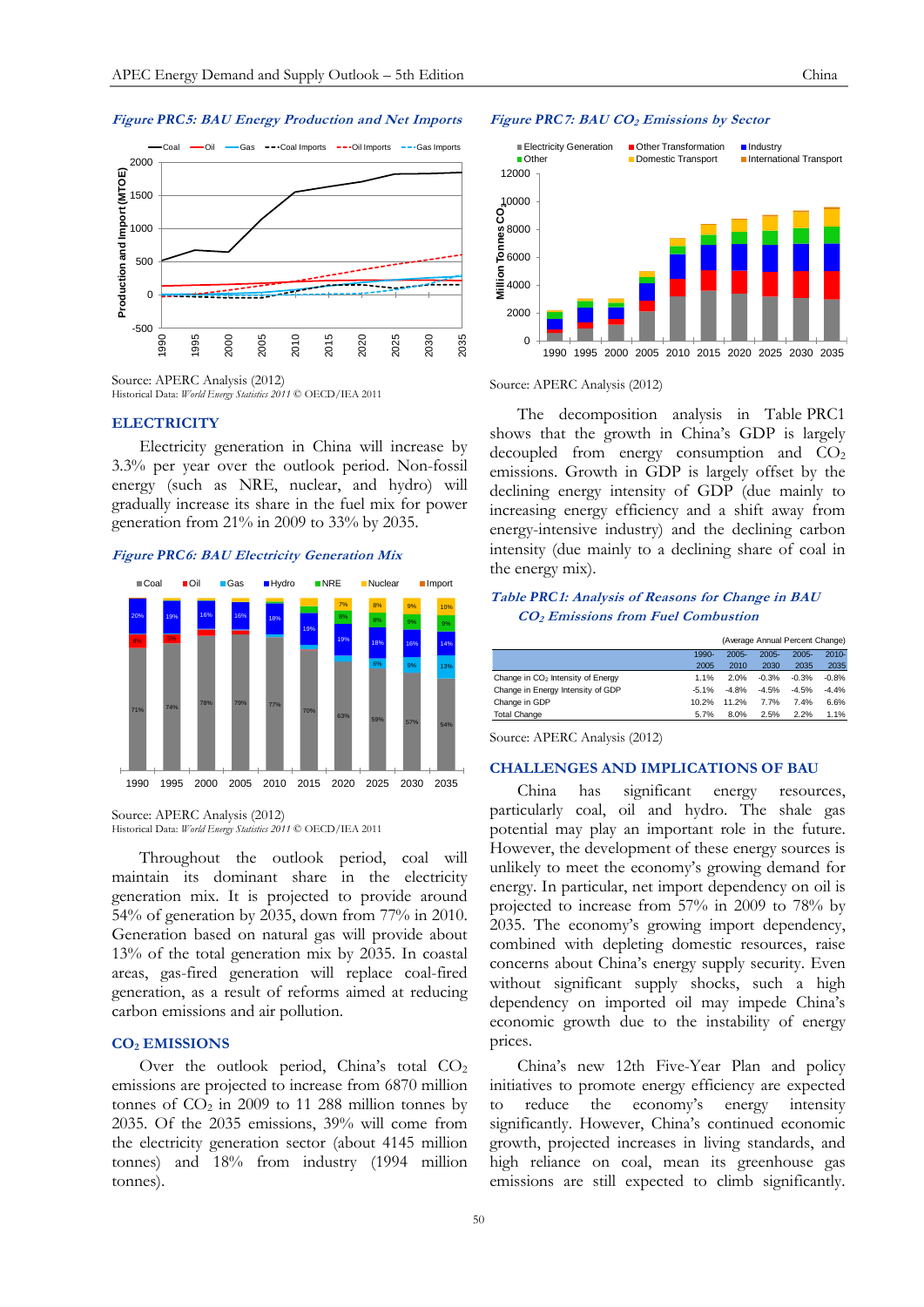Since China is likely to be the world's largest energy consumer in 2035, it will need to be a key player in worldwide efforts to reduce greenhouse gas emissions.

# **ALTERNATIVE SCENARIOS**

To address the energy security, economic development, and environmental sustainability challenges posed by the business-as-usual (BAU) outcomes, three sets of alternative scenarios were developed for most APEC economies.

# **HIGH GAS SCENARIO**

To understand the impacts higher gas production might have on the energy sector, an alternative 'High Gas Scenario' was developed. The assumptions behind this scenario are discussed in more detail in Volume 1, Chapter 12. The scenario was built around estimates of gas production that might be available at BAU prices or below, if constraints on gas production and trade could be reduced.

The extra gas production for China in the High Gas Scenario comes mainly from the economy's development of its shale gas resources. China is one of the APEC economies possessing a major resource potential for shale gas. However, the development of shale gas in China will pose major technical and policy challenges. In this High Gas Scenario, we assumed China can overcome these challenges. Figure PRC8 shows an increase in gas production of 28% by 2035, compared with the BAU case.

#### **Figure** *PRC***8: High Gas Scenario – Gas Production**



Source: APERC Analysis (2012)

Additional gas consumption in China in the High Gas Scenario will depend on the extra production of shale gas, as well as the LNG and pipeline natural gas imported from other economies. We also assumed all the additional gas would be used to replace coal in electricity generation. The electricity sector relied heavily on coal-fired power plants in the BAU case,

so the sector has plenty of opportunity to replace coal by gas.

Figure PRC9 shows the fuel mix for power generation in this High Gas Scenario. This figure may be compared to Figure PRC6 above. The projection shows the share of gas in electricity generation in 2035 has increased by 42%, from 13% in BAU to 55% in the High Gas Scenario. At the same time, coal share has declined by the same amount to 12%.

# **Figure** *PRC***9: High Gas Scenario – Electricity Generation Mix**



#### Source: APERC Analysis (2012) Historical Data: *World Energy Statistics 2011* © OECD/IEA 2011

Since gas has roughly half the  $CO<sub>2</sub>$  emissions of coal per unit of electricity generated, this had the impact of reducing CO<sub>2</sub> emissions in electricity generation by 33% in 2035. Figure PRC10 shows this CO<sup>2</sup> emissions reduction.

# **Figure** *PRC10***: High Gas Scenario – CO<sup>2</sup> Emissions from Electricity Generation**



Source: APERC Analysis (2012)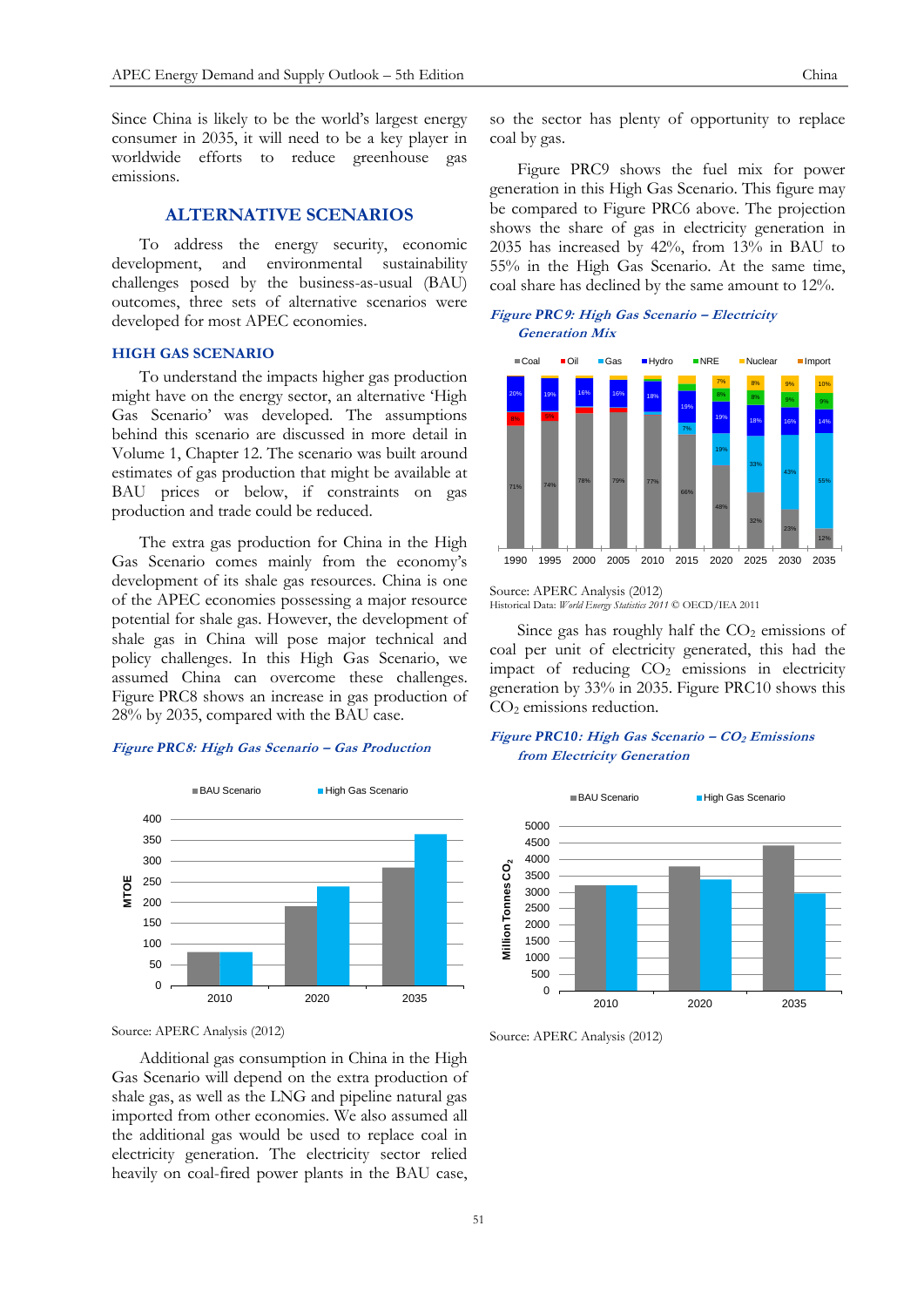To understand the impact of future urban development on the energy sector, three alternative urban development scenarios were developed: 'High Sprawl', 'Constant Density', and 'Fixed Urban Land'. The assumptions behind these scenarios are discussed in Volume 1, Chapter 5.

Figure PRC11 shows the change in vehicle ownership under BAU and the three alternative urban development scenarios. The difference between the cases is significant. By 2035, vehicle ownership would be about 7% higher in the High Sprawl scenario, compared with the BAU scenario, and about 6% and 11% lower in the Constant Density and Fixed Urban Land scenarios respectively. Given that China is still under a period of fast development, vehicle ownership has a lot of room to increase. This is especially true if sprawling development patterns make it difficult for people to live without a car. The model results suggest that better urban planning could significantly reduce the need for people to own vehicles.

# **Figure** *PRC***11: Urban Development Scenarios – Vehicle Ownership**



Source: APERC Analysis (2012)

Figure PRC12 shows the change in light vehicle oil consumption under BAU and the three alternative urban development scenarios. The impact of better urban planning on light vehicle oil consumption is even more pronounced than on vehicle ownership more compact cities reduce both the need for vehicles and the distances they must travel. In 2035, light vehicle oil consumption would be 17% higher in the High Sprawl scenario, compared with the BAU scenario, and about 13% and 24% lower in the Constant Density and Fixed Urban Land scenarios respectively.





Source: APERC Analysis (2012)

Figure PRC13 shows the change in light vehicle CO<sup>2</sup> emissions under BAU and the three alternative urban development scenarios. The impact of urban planning on  $CO<sub>2</sub>$  emissions is similar to the impact of urban planning on energy use, since there is no significant change in the mix of fuels used under any of these cases. In 2035, light vehicle  $CO<sub>2</sub>$  emissions would be 17% higher in the High Sprawl scenario, compared with the BAU scenario, and about 13% and 24% lower in the Constant Density and Fixed Urban Land scenarios respectively.

## **Figure** *PRC***13: Urban Development Scenarios – Light Vehicle Tank-to-Wheel CO2 Emissions**



Source: APERC Analysis (2012)

# **VIRTUAL CLEAN CAR RACE**

To understand the impact of vehicle technology on the energy sector, four alternative vehicle scenarios were developed: 'Hyper Car Transition' (ultra-light conventionally-powered vehicles), 'Electric Vehicle Transition', 'Hydrogen Vehicle Transition', and 'Natural Gas Vehicle Transition'. The assumptions behind these scenarios are discussed in Volume 1, Chapter 5.

Figure PRC14 shows the evolution of the vehicle fleet under BAU and the four 'Virtual Clean Car Race' scenarios. By 2035 the share of the alternative vehicles in the fleet reaches around 60% compared to about 10% in the BAU scenario. The share of conventional vehicles in the fleet is thus only about 40%, compared to about 90% in the BAU scenario.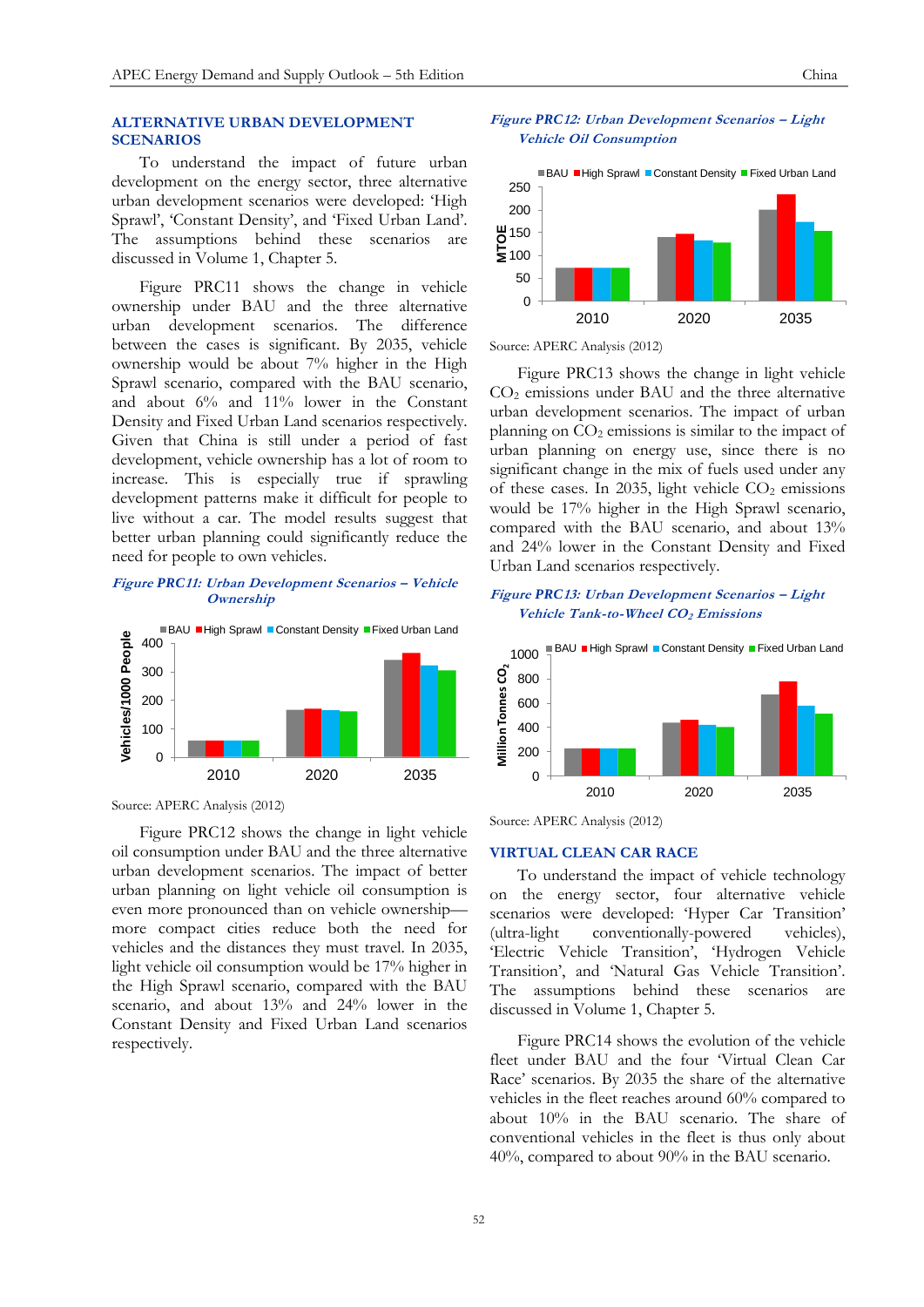

Source: APERC Analysis (2012)

Figure PRC15 shows the change in light vehicle oil consumption under BAU and the four alternative vehicle scenarios. Oil consumption drops by 54% in the Electric Vehicle Transition, Hydrogen Vehicle Transition, and Natural Gas Vehicle Transition scenarios compared to BAU by 2035. The drop is large as these alternative vehicles use no oil. Oil demand in the Hyper Car Transition scenario is also significantly reduced compared to BAU—down 36% by 2035—even though these highly-efficient vehicles still use oil.

# **Figure** *PRC***15: Virtual Clean Car Race – Light Vehicle Oil Consumption**



Source: APERC Analysis (2012)

Figure PRC16 shows the change in light vehicle CO<sup>2</sup> emissions under BAU and the four alternative vehicle scenarios. To allow for consistent comparisons, in the Electric Vehicle Transition and Hydrogen Vehicle Transition scenarios the change in CO<sup>2</sup> emissions is defined as the change in emissions from electricity and hydrogen generation. The emissions impacts of each scenario may differ significantly from their oil consumption impacts, since each alternative vehicle type uses a different fuel with a different level of emissions per unit of energy.

In China, the Hyper Car Transition scenario is the clear winner in terms of  $CO<sub>2</sub>$  emissions reductions, with an emissions reduction of 33% compared with BAU in 2035. The Electric Vehicle Transition scenario offers an emissions reduction of about 2% and the Natural Gas Vehicle Transition

scenario a reduction of about 7% compared with BAU in 2035. The limited reduction in the Electric Vehicle Transition scenario is principally because the marginal source for the added electricity demand is mainly coal, which is more carbon-intensive than oil. However, if introduction of electric vehicles were combined with a re-structuring of the fuel mix for the power sector, China could achieve a bigger emissions reduction.

The result for the Hydrogen Vehicle Transition scenario shows an increase of  $CO<sub>2</sub>$  emissions of  $31\%$ by 2035. This is mainly due to the way hydrogen is produced—from steam methane reforming of gas, a process which involves significant  $CO<sub>2</sub>$  emissions. However, the results would be more favourable if the hydrogen could be produced from a renewable or low-carbon energy source.

# **Figure PRC16: Virtual Clean Car Race – Light Vehicle CO2 Emissions**



Source: APERC Analysis (2012)

# **REFERENCES**

- APCO Worldwide (2010), China's 12th Five-Year Plan, [www.apcoworldwide.com/content/pdfs/chinas\\_](file:///C:/BCY/APERC/Overview%20&%20Compendium/Outlook%20Volume%202/China/www.apcoworldwide.com/content/pdfs/chinas_12th_five-year_plan.pdf) 12th five-year plan.pdf
- APERC (Asia Pacific Energy Research Centre) (2012), *APEC Energy Overview 2011*, [www.ieej.or.jp/aperc/2012pdf/Overview2011.pd](http://www.ieej.or.jp/aperc/2012pdf/Overview2011.pdf) [f](http://www.ieej.or.jp/aperc/2012pdf/Overview2011.pdf)
- BP (British Petroleum) (2011), *BP Statistical Review of World Energy June 2011*, [www.bp.com/liveassets/bp\\_internet/globalbp/g](file:///C:/Documents%20and%20Settings/aishah/Local%20Settings/Temporary%20Internet%20Files/Content.Outlook/JUUSR1FC/www.bp.com/liveassets/bp_internet/globalbp/globalbp_uk_english/reports_and_publications/statistical_energy_review_2011/STAGING/local_assets/pdf/statistical_review_of_world_energy_full_report_2011.pdf) lobalbp uk english/reports and publications/st atistical energy review 2011/STAGING/local [assets/pdf/statistical\\_review\\_of\\_world\\_energy\\_f](file:///C:/Documents%20and%20Settings/aishah/Local%20Settings/Temporary%20Internet%20Files/Content.Outlook/JUUSR1FC/www.bp.com/liveassets/bp_internet/globalbp/globalbp_uk_english/reports_and_publications/statistical_energy_review_2011/STAGING/local_assets/pdf/statistical_review_of_world_energy_full_report_2011.pdf) ull report 2011.pdf
- CAA (China Association of Automobile Manufacturers) (2011), *Implementation of Vehicle Fuel Economy Standards Access Policy*, Chinese version, [www.caam.org.cn/zhengceyanjiu/20110415/200](http://www.caam.org.cn/zhengceyanjiu/20110415/2005054667.html) [5054667.html](http://www.caam.org.cn/zhengceyanjiu/20110415/2005054667.html)